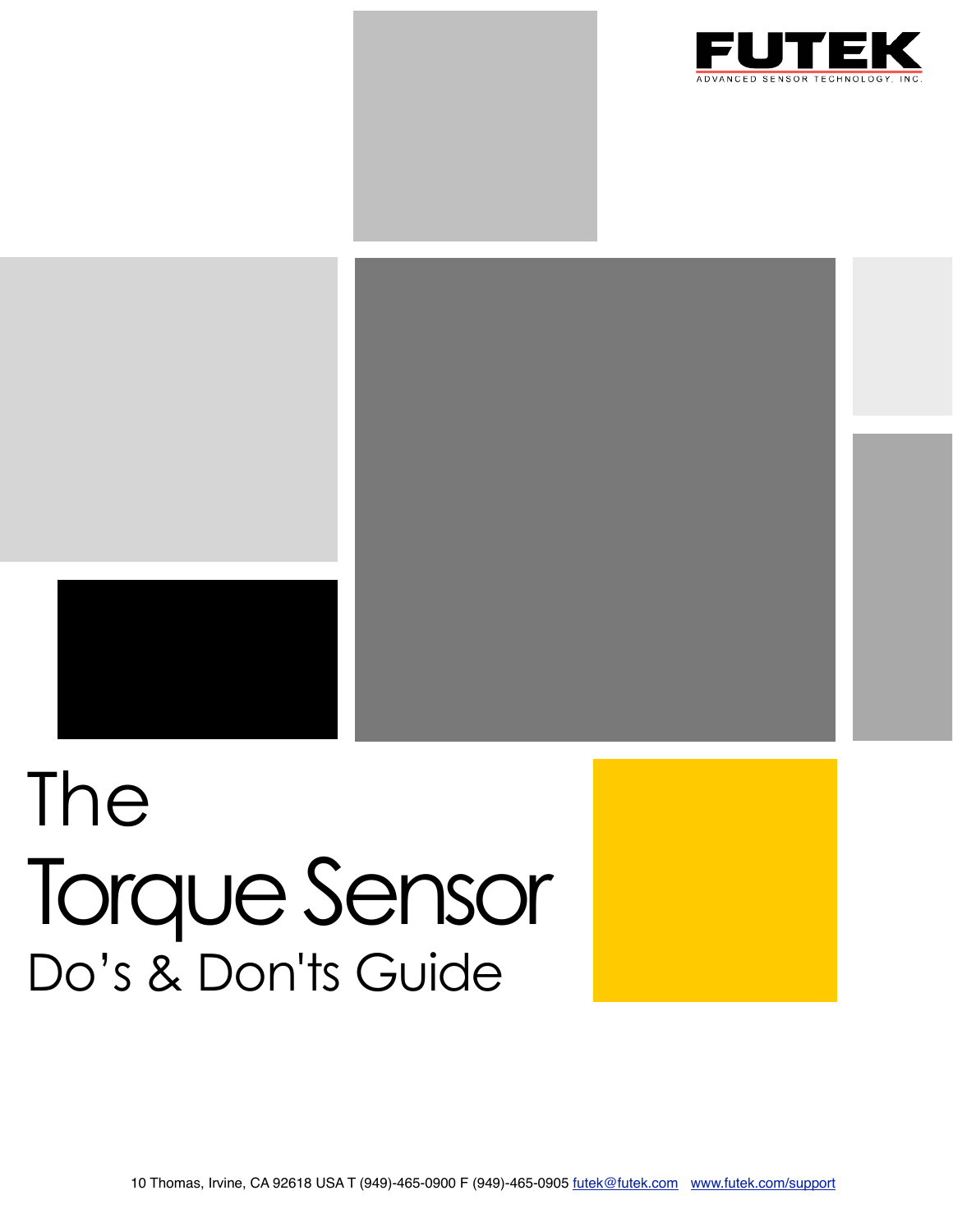

Throughout our two decade existence, we've had the opportunity to work on a great number of Torque Sensor applications for both reaction and rotary type sensors. Throughout this time we've also seen incredibly bright engineers make incredibly unwise decisions when implementing their sensor systems. So we hope that with these guidelines, engineers and technicians can learn and avoid some of the common mistakes made.

# **General Comments**

Your sensor package should have included a Calibration Certificate. This is a very important document detailing the calibration data unique to your sensor. If you lose it, you may access it online here: [Calibration Certficates](http://www.futek.com/cert.aspx)

We've provided a good outline on the variables you should consider when [Selecting a Torque Sensor,](http://www.futek.com/torque_sensor_selection.aspx) and we can't emphasize enough that selecting the right capacity is also very important. How to Select A Torque Sensor Guide

All FUTEK models have specifications sheets located on [www.futek.com](http://www.futek.com) where complete specifications are detailed. Critical information such as the Sensors Wiring Code is located on this sheet. You can access this 24/7 online.

### **Proper care of your Torque Sensor**

Similar to our Load Cells, Torque Sensors are also extremely sensitive when applying force during your application. Thus, proper handling and installation will be essential in order to get the most accurate outputs. Here are some useful tips to consider:

#### Reaction & Rotary Torque Sensors

Selecting the right type of application for your reaction type Torque Sensor is very critical. Reaction Torque Sensors do not rotate, they can only be used up to 360 degrees of rotation without having the cable to begin wrapping around the body. If your application requires more then one revolution or measurement of speed, this would require our Rotary Torque Sensor.

If choosing a Rotary Torque Sensor, make sure you follow the basic guidelines.

- Ensure you do not go over the maximum indicated RPM speed.
- If the sensor is a slip ring version make sure to have the sensor serviced after 10^6 revolutions.
- Use stable power supply to prevent high voltage surges.

For some OEM type sensors, the components of the sensor may be exposed. Make sure you do not touch or handle these surfaces.

# **Mounting / Installation**

The Mounting/Installation of the sensor presents plenty of opportunities where potential mistakes can be made. Here are some useful tips to consider:

Before installing your sensor connect the sensor to the related instrument and let the sensor provide feedback on how it is being mounted. If a large zero change is witnessed then there could be several issues with the mounting configuration, which common issues are listed below.

- Use flat, parallel and clean mounting surfaces. A dirty environment or an uneven surface can easily distort your data.